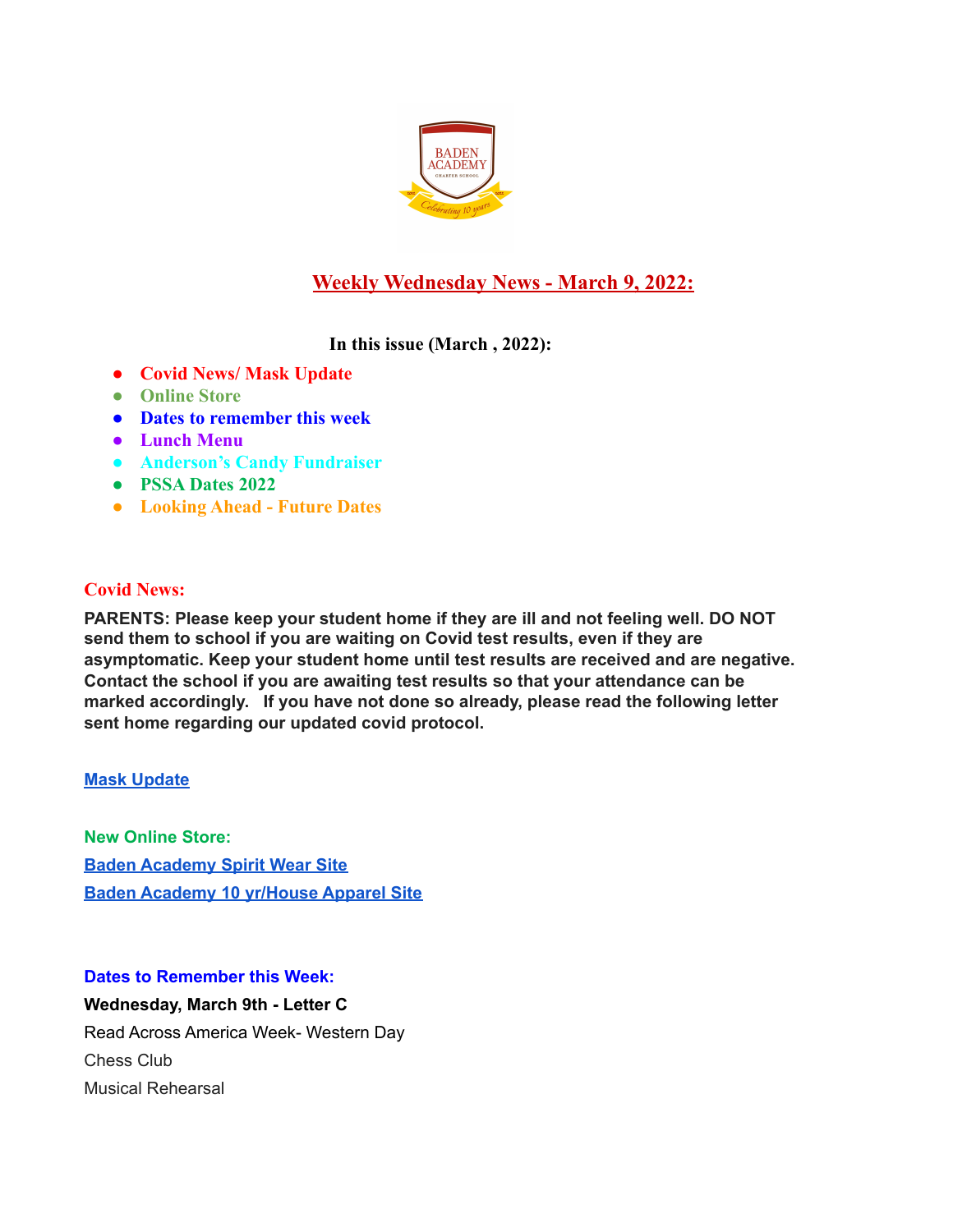#### **Thursday, March 10th - Letter D Day**

Read Across America Day - House Day (wear your house shirt)6th grade in-house field trip Musical Rehearsal

# **Friday, March 11th - Letter E Day**

Read Across America Day - Freedom Friday (wear red, white, and blue) 6th grade in-house field trip

### **Monday, March 14th - No Letter Day**

House Madness B-Ball Tournament - wear your house colors 12:30 Dismissal; Staff in-service

# **Tuesday, March 8th- Letter A Day**

Musical Rehearsal

**Lunch Menu: Lunch Menu [3/14-3/18](https://docs.google.com/document/d/1pSnMPEy36-6AgYSenPtXnIL9l7R9v12riUAUbtndRwE/edit?usp=sharing)**

#### **Anderson's Candy Fundraiser:**

*Baden Academy is doing an Anderson's Candy fundraiser to benefit local charities. The fun part of this year's fundraiser is that the school is doing it as a competition between the houses! When placing orders online, select your items and your students house ID so they receive credit.* **[Anderson's](https://docs.google.com/document/d/1yvc2myMqrRNhyYpu0DteMPuBOEUma1BV_21eAD7ljDk/edit?usp=sharing) Flier. A pick up day will be available. We will let you know an exact date and time soon! Please make all checks out to "Andersons".**

#### **PSSA 2021 Dates:**

Grades 3-6

ELA - April 25-26-27

Math - May 2-3

Grade 4 only Science - May 4-5